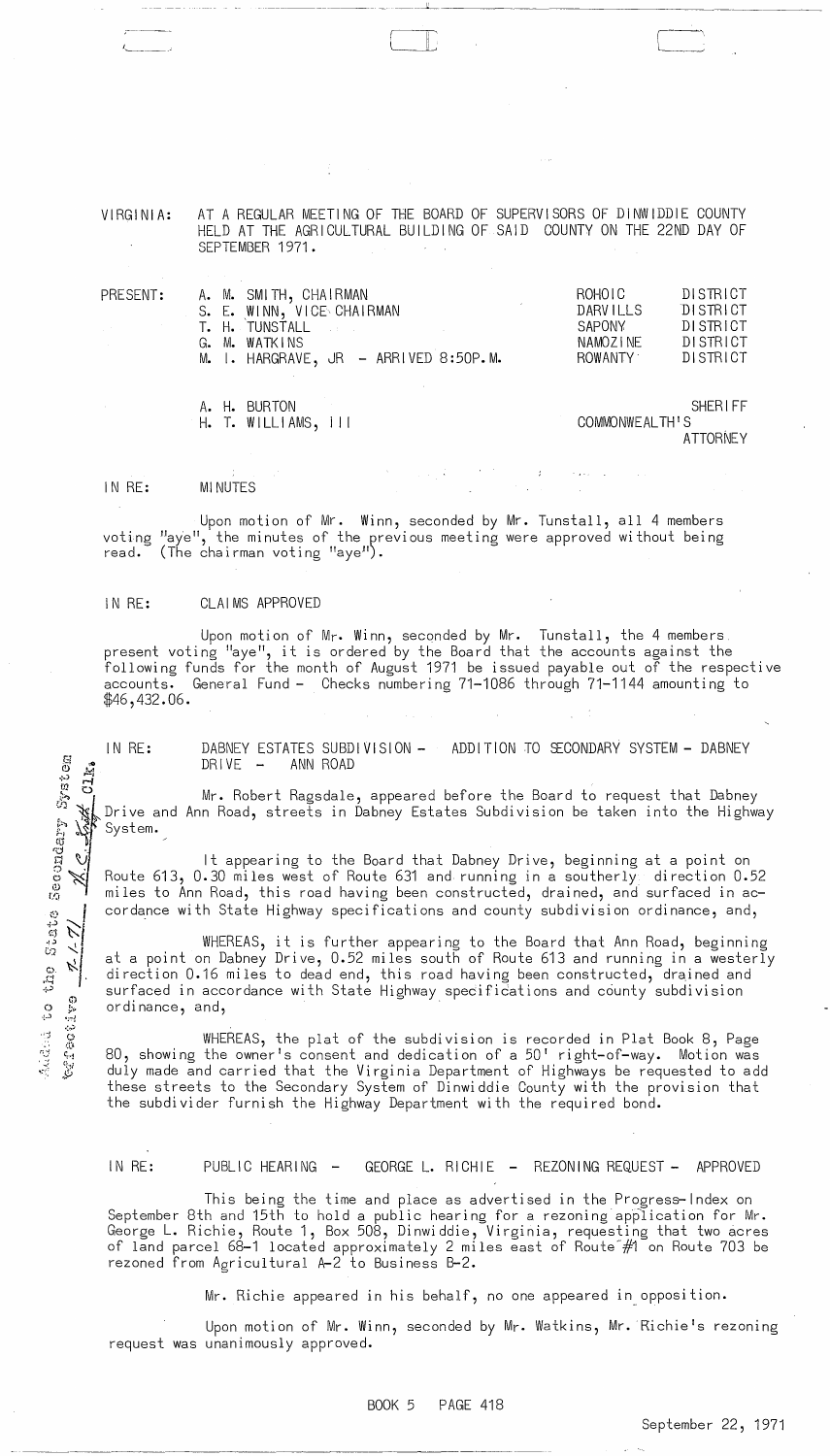IN RE: PUBLIC HEARING - ELWYN P. WILKINSON- REZONING REQUEST - APPROVED

This being the time and place as advertised in the Progress-Index on September 8th and 15th to hold a public hearing for a rezoning application for Mr. Elwyn P. Wilkinson, Route 6, Box 3, 3, Petersburg, Virginia requesting that a portion of land parcel 20-96 presently zoned Residential R-1 and Agricultural A-2(This parcel containing 96 acres) be rezoned from Residential R-1 to Business B-2. The Agricultural A-2 classification to remain the same. Said parcel being located approximately 8 miles north of Dinwiddie Courthouse on Route #1.

Mr. Wilkinson appeared in his behalf, no one appeared in opposition.

Upon motion of Mr. Winn, seconded by Mr. Tunstall this rezoning application was unanimously approved.

IN RE: SHOOTING RANGE PERMIT - CHAPPELL LEE

This shooting range permit was presented at the Board meeting April 7, 1971. At that time it was deferred until some necessary changes could be made.

These changes had been made and the Executive Secretary reported that everything appeared in order. Mr. Tunstall moved, Mr. Winn seconded that the shooting range permit for Chappell Lee be granted. The motion was unanimously approved.

## IN RE: DINWIDDIE FIRE DEPARTMENT

Mr. R. L. Mengel, representing the Dinwiddie Fire Department, appeared before the Board requesting some action on a new building for the Dinwiddie Fire Department. The chairman instructed Mr. Mengel that due to the absence of Mr. Hargrave, who was expected shortly, his request would be taken up later.

IN RE: HIGHWAY DEPARTMENT BUDGET - SECONDARY 1971-72

Upon motion of Mr. Tunstall, seconded by Mr. Winn, all members present voting "aye", this budget was approved.

Mr. Hargrave arrived at 8:50 P.M.

IN RE: SCHOOL SUPERINTENDENT REQUEST APPROVAL OF LOAN FOR SCHOOL

Mr. T. W. Newsom, reported that the approximate cost of the new elementary school to be located 5 miles north of Dinwiddie Courthouse on U.S.  $#1$ would be 1.1 million dollars for the building and \$300,000.00 for furniture and landscaping.

Upon motion of Mr. Tunstall, seconded by Mr. Watkins, Mr. Newsom was authorized to apply for a loan of 1.4 million dollars to finance the school and to request bids from contractors.

# IN RE: DINWIDDIE FIRE DEPARTMENT

After much discussion concerning a new building for the Dinwiddie Fire Department, Mr. Hargrave moved, Mr. Winn seconded (all 5 members voting "aye") the Board agreed to meet with the Dinwiddie Fire Department at a time and date to be arranged by the Executive Secretary to discuss in detail a fire house.

#### IN RE: AUXILIARY POLICE

 $\mathcal{L}^{(1)}$  and  $\mathcal{L}^{(2)}$ 

/

Mr. Earl Gwaltney, Major, Auxiliary Police, and Sheriff A. Hill Burton requested that the Board approprate  $\$1,000.00$  for hats, coats and pants for the auxiliary police.

Upon motion of Mr. Tunstall, seconded by Mr. Watkins, this request was granted. (All 5 members voting "aye".)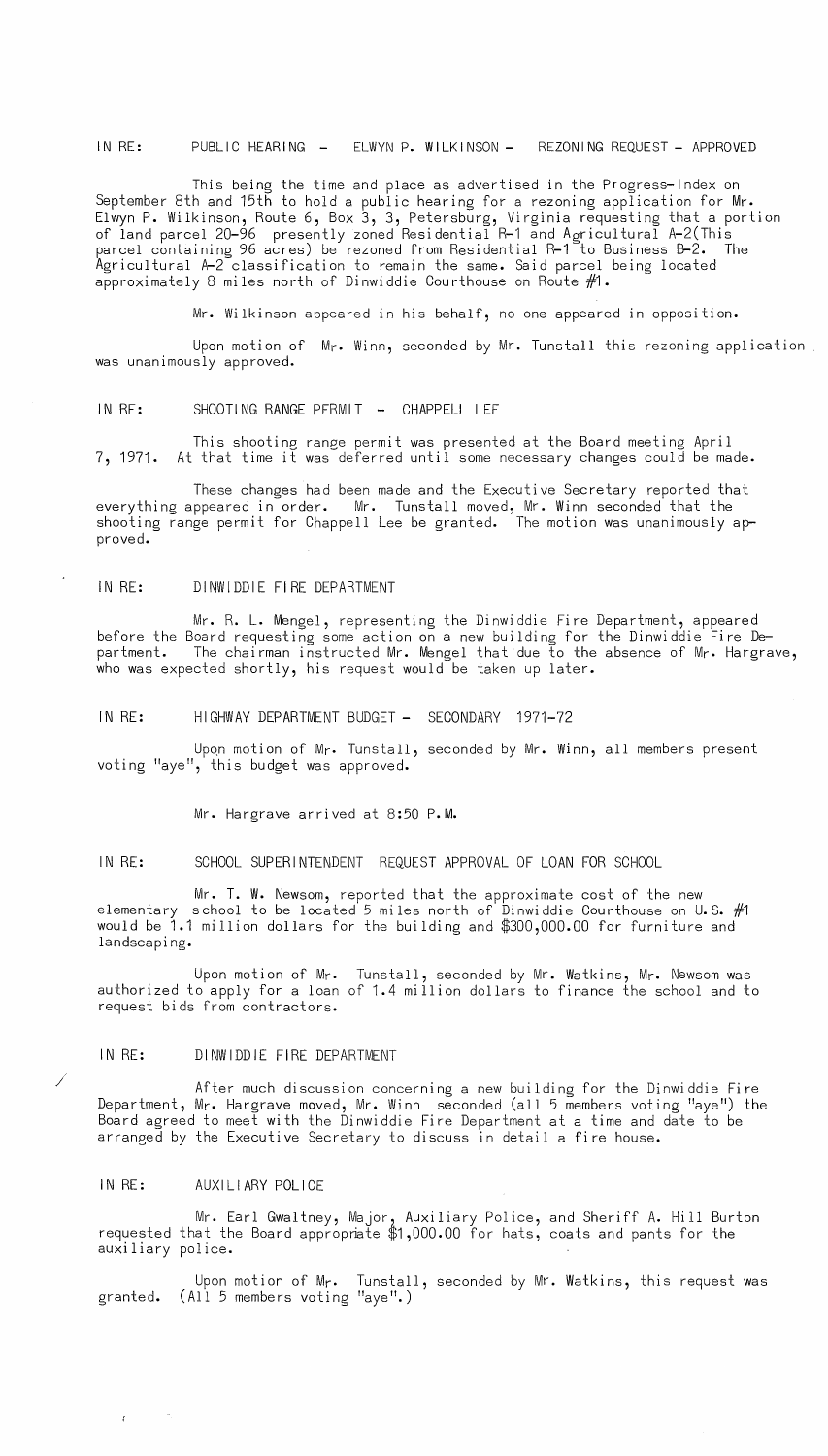## IN RE: COUNTY BANK PARKING LOT

The Executive Secretary explained to the Board that he had discussed with Mr. C. P. Parham the work needed to be done on the County Bank Parking lot. Mr. Parham stated he would prepare the parking lot for rock for \$300.00, haul the building away for \$25.00 and charge \$1.25 per ton to haul and spread the crush and run.

I  $\mathbb{R}^+$  $\overline{\phantom{a}}$ 

The Executive Secretary stated he felt he could work with Mr. Parham with the cost not exceeding a total of \$1,500.00.

Upon motion of Mr. Winn, seconded by Mr. Hargrave, the Executive Secretary was authorized to work with Mr. Parham in the construction of the parking  $\degree$ lot on the County bank property.

IN RE:. DEFERMENT OF APPOINTMENT OF BOARD OF ASSESSORS AND WELFARE BOARD MEMBER

The appointment of the Board of Assessors and a member sto the County Welfare Board was deferred until a later date.

There being no further business to be brought before the Board the meeting adjourned at 9:30 P.M.

 $\sim$ 

a. Mitchell Smith

 $\sim$   $\epsilon$ 

 $\mathcal{A}^{\mathcal{A}}$ 

**ATTEST** 

------~-.-----------~-----.-----

/